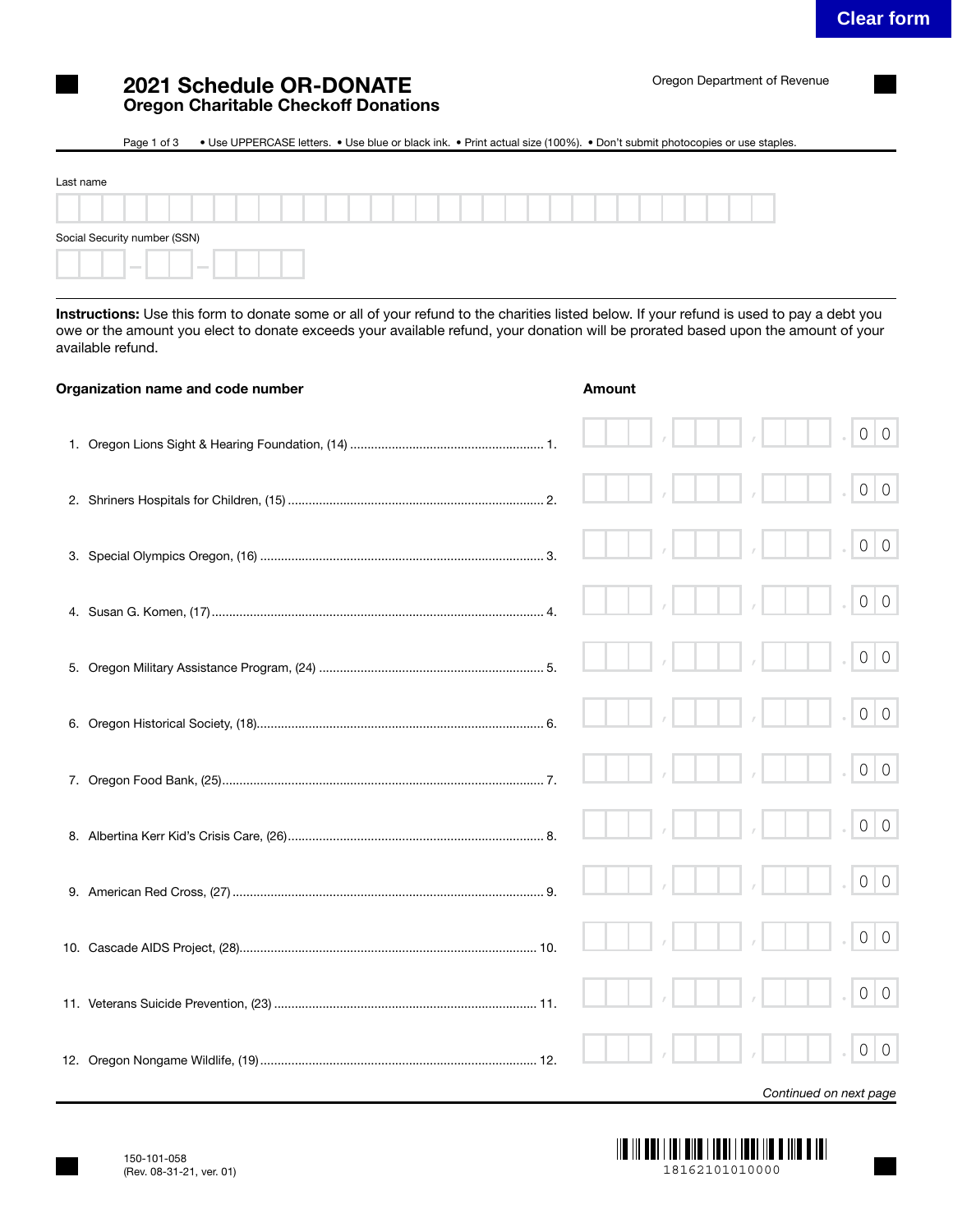## 2021 Schedule OR-DONATE

|  |  | Page 2 of 3 • Use UPPERCASE letters. • Use blue or black ink. • Print actual size (100%). • Don't submit photocopies or use staples. |
|--|--|--------------------------------------------------------------------------------------------------------------------------------------|
|  |  |                                                                                                                                      |

| Organization name and code number | <b>Amount</b> |  |                                  |
|-----------------------------------|---------------|--|----------------------------------|
|                                   |               |  | $0 \mid 0$                       |
|                                   |               |  | $0 \mid 0$                       |
|                                   |               |  | $0 \mid 0$                       |
|                                   |               |  | $0 \mid 0$                       |
|                                   |               |  | $0 \mid 0$                       |
|                                   |               |  | $0 \mid 0$                       |
|                                   |               |  | $0 \mid 0$                       |
|                                   |               |  | $0 \mid 0$                       |
|                                   |               |  | $0 \mid 0$                       |
|                                   |               |  | $0 \mid 0$                       |
|                                   |               |  | $0 \mid 0$                       |
|                                   |               |  | $0 \mid 0$                       |
|                                   |               |  | $\circ$<br>$\overline{0}$        |
|                                   |               |  | $\overline{0}$<br>$\circ$        |
|                                   |               |  | $\overline{0}$<br>$\overline{0}$ |

*Continued on next page*